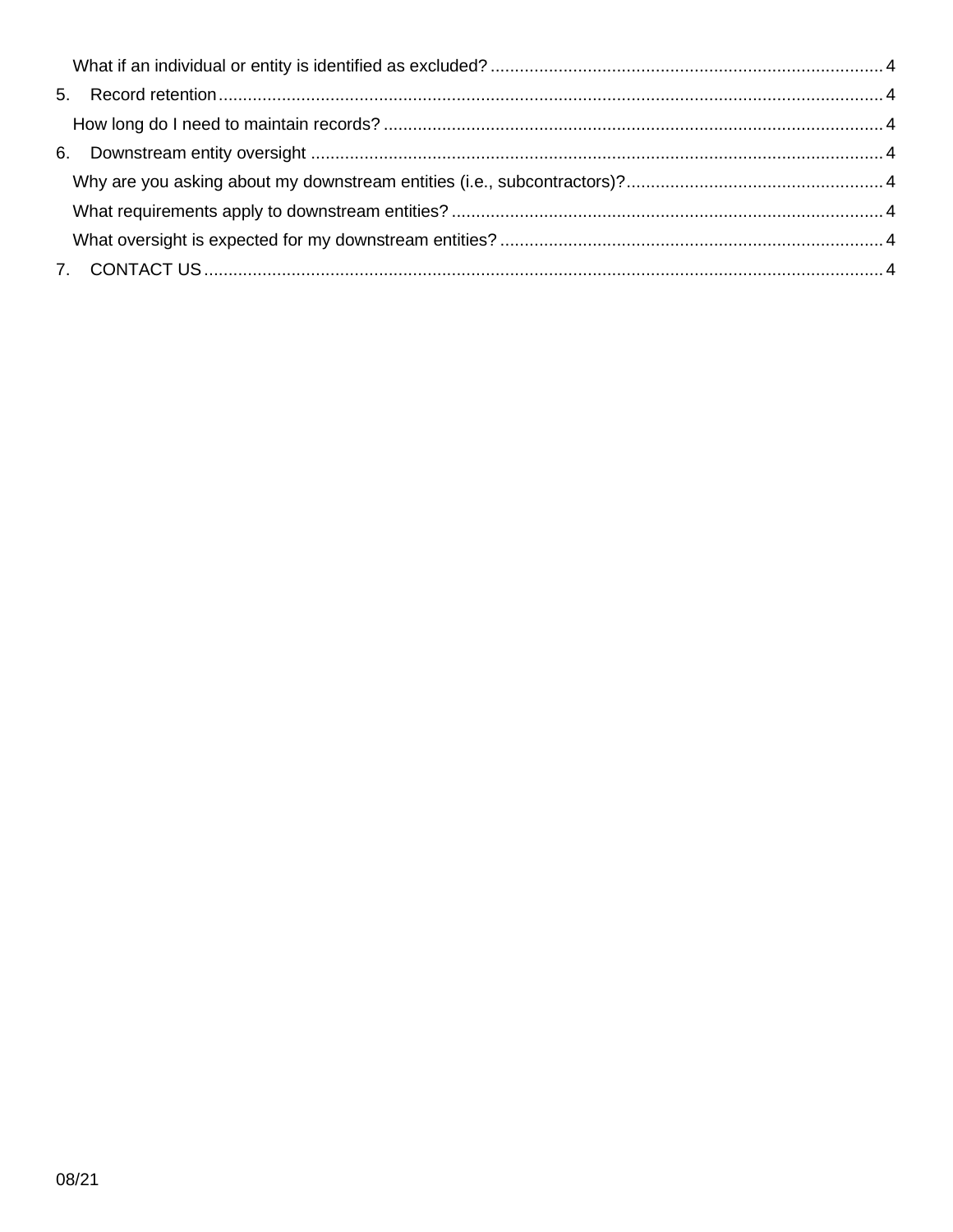## <span id="page-2-0"></span>**1. General questions**

### <span id="page-2-1"></span>**What does FDR mean?**

FDR stands for first tier, downstream and related entities. Examples of FDRs include sales partners/agents contracted to market and sell our Medicare products, vendors providing administrative services for our Medicare members/products and delegates contracted to make decisions on our behalf for our Medicare members/products.

The Centers for Medicare & Medicaid Services (CMS) defines FDRs as:

- **First Tier Entity:** Any party that enters into a written arrangement, acceptable to CMS, with a Medicare Advantage Organization (MAO) or Part D plan sponsor or applicant to provide administrative services or health care services to a Medicare-eligible individual under the Medicare Advantage (MA) program or Part D program.
- **Downstream Entity:** Any party that enters into a written agreement, acceptable to CMS, with persons or entities involved with the MA benefit or Part D benefit, below the level of the arrangement between an MAO or applicant or a Part D plan sponsor or applicant and a first tier entity. These arrangements continue down to the level of the ultimate provider of both health and administrative services.
- **Related Entity:** This refers to any entity that is related to an MAO or Part D Sponsor by common ownership or control and:
	- 1. Performs some of the MAO or Part D plan sponsor's management functions under contract or delegation;
	- 2. Furnishes services to Medicare enrollees under an oral or written agreement; or
	- 3. Leases real property or sells materials to the MAO or Part D plan sponsor at a cost of more than \$2,500 during a contract period.

### <span id="page-2-2"></span>**What ATRIO products and plans do these requirements apply to?**

We offer Medicare Advantage (Part C) and Prescription Drug (Part D) coverage to Medicare members. These requirements apply to all entities that are contracted to provide administrative or health care services for our Part C and/or Part D Medicare products:

- Medicare Advantage (MA) plans
- Medicare Advantage Prescription Drug (MAPD)
- Prescription Drug Plans (PDP)
- Medicare-Medicaid Plans (MMP)

### <span id="page-2-3"></span>**What is the source of these requirements?**

These regulatory requirements are from CMS.

They are codified in Federal Regulations 42 CFR 422.503(b)(4)(vi), 422.504(b)(4)(vi) and are described in more detail within the Medicare Managed Care Manual, Chapter 21 – Compliance Program Guidelines and Prescription Drug Benefit Manual, Chapter 9 – Compliance Program Guidelines, and updated periodically by Final Rules.

### <span id="page-2-4"></span>**Are the requirements new?**

No, these requirements are not new. You should have received a similar notice about these requirements in previous years. There have been changes to these requirements since they were implemented.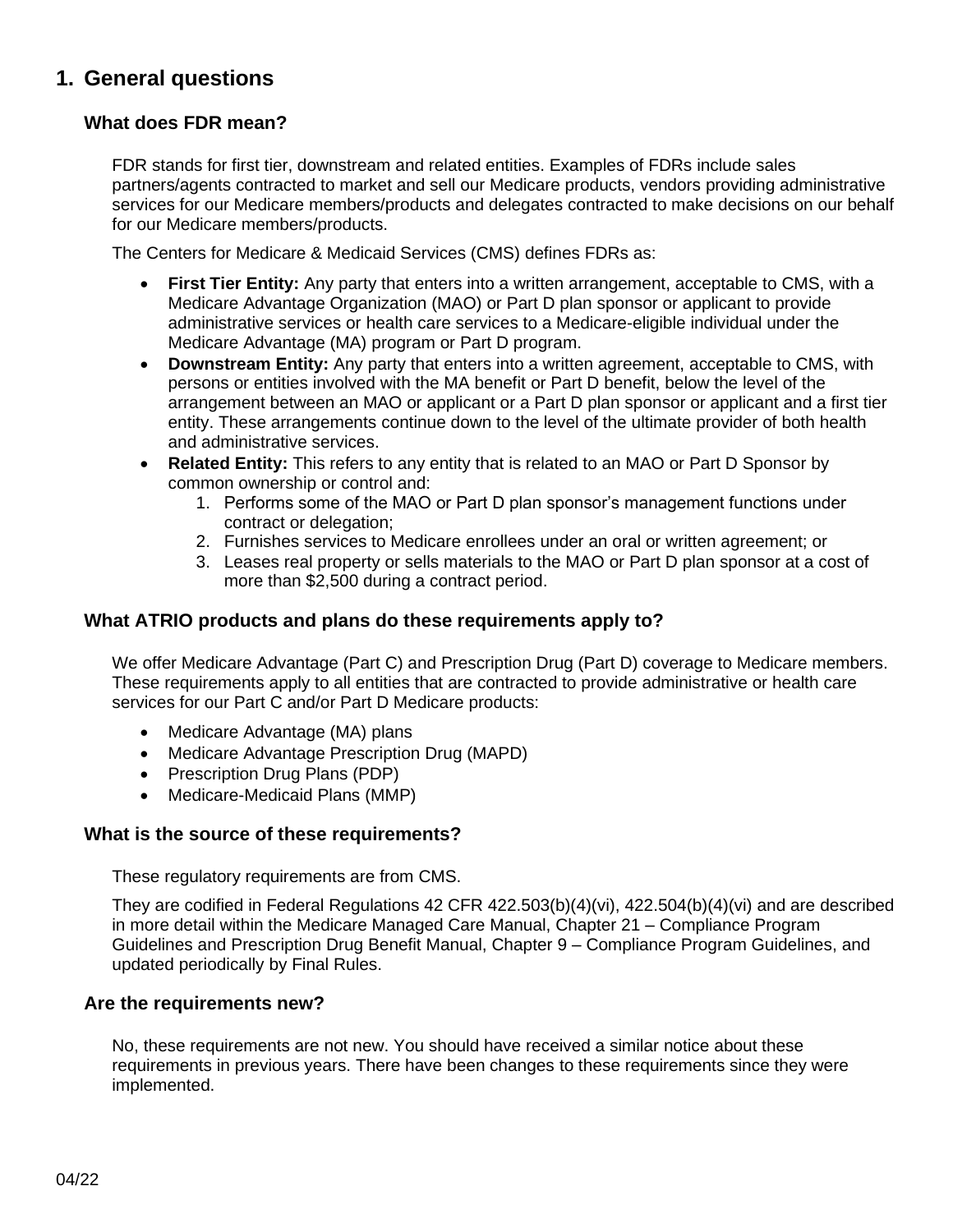### **Training Requirements**

Effective 2018, CMS updated the requirements regarding General Compliance and Fraud, Waste, and Abuse (FWA) training. FDRs are still required to train their staff, but they are no longer required to use specific training from ATRIO or from CMS. If you aren't familiar with the guidance, just review our FDR Guide.

### <span id="page-3-0"></span>**We don't meet all of the Medicare Compliance requirements on the attestation so we can't attest. Who do we report this to? Will we be terminated?**

If your organization is not meeting the requirements, contact ATRIO Compliance at fdroversight@atriohp.com. We will collaborate with you to create a corrective action plan (CAP) to ensure you meet the requirement(s). If you are willing to comply with the requirements, your contract will not be terminated.

### <span id="page-3-1"></span>**What will happen if I don't comply with the requirements?**

We will collaborate with you to create a corrective action plan (CAP) to ensure you meet the requirement(s). If you are willing to comply with the requirements, your contract will not be terminated.

### <span id="page-3-2"></span>**Why am I receiving a notice to complete an attestation?**

You were identified as a first tier entity because of your contractual relationship with us. We collect attestations to confirm that you understand and are complying with the requirements.

### <span id="page-3-3"></span>**I have no employees. Do I have to complete an attestation?**

Yes, you should submit an attestation even if you have no employees. This includes solo practitioners, sales partners, agents, etc.

### <span id="page-3-4"></span>**Does each staff member have to complete the attestation?**

No. An authorized representative can submit an attestation on behalf of your organization. We describe who might be an authorized representative in the FDR Guide. For Sales Partners/agents, we track attestation completion by National Producer Number (NPN).

### <span id="page-3-5"></span>**What documentation must I keep?**

You must have documentation to show you are compliant with each requirement. Examples include: policies and procedures, logs and attestations.

### <span id="page-3-6"></span>**Who do I contact if I have more questions?**

If you have any questions about the Medicare Compliance requirements that are not addressed in our FDR Guide, please email fdroversight@atriohp.com.

### <span id="page-3-7"></span>**2. Code of Conduct and compliance policies**

### <span id="page-3-8"></span>**What is a Code of Conduct?**

A Code of Conduct is also known in some organizations as the "Standards of Conduct." It states the overarching principles and values by which the company operates, and defines the framework for the compliance program.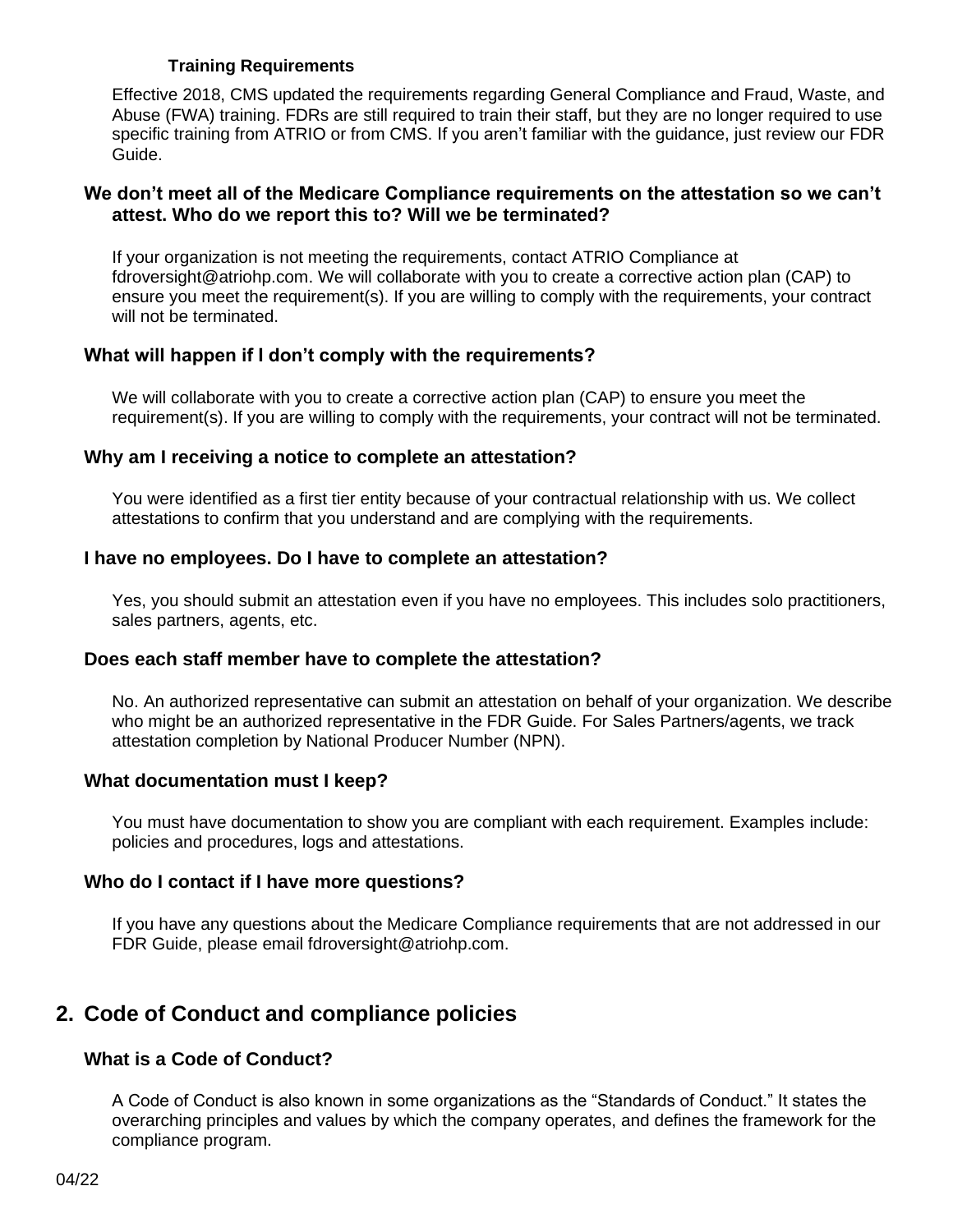### <span id="page-4-0"></span>**How often must the Code of Conduct be distributed?**

A Code of Conduct and/or compliance policies must be distributed to employees annually, as well as within 90 days of hire and when changes are made. FDRs can distribute ATRIO's Code of Conduct and Medicare Compliance Policies or comparable documents.

### <span id="page-4-1"></span>**Can I use my own Code of Conduct?**

Yes, you can use your own Code of Conduct and compliance policies. They must contain the elements set forth in Section 50.1 and its subsections of Chapters 9 of the Prescription Drug Benefit Manual and Chapter 21 of the Medicare Managed Care Manual. They must also articulate the entity's commitment to comply with federal and state laws, ethical behavior and compliance program operations.

If you don't have them, you can use ATRIO's Code of Conduct.

### <span id="page-4-2"></span>**3. Reporting mechanisms**

### <span id="page-4-3"></span>**Do we have to report noncompliance and FWA to ATRIO?**

Issues that impact ATRIO's Medicare business must be reported to ATRIO. You can have employees report directly to ATRIO. Or you can train employees to use your own internal mechanisms for reporting noncompliance and FWA.

If you use your own reporting mechanisms, your internal processes must include a process to report concerns to ATRIO. We enforce a zero-tolerance policy for retaliation or retribution against anyone who reports suspected misconduct.

### <span id="page-4-4"></span>**What can I do if I suspect FWA or noncompliance?**

You must report the issue to us so we can investigate and respond to it immediately. A few of the ways you can report issues are on this poster. Others are outlined in our Code of Conduct.

Don't worry about retaliation. We enforce a zero-tolerance policy for retaliation or retribution against anyone who reports suspected misconduct.

### <span id="page-4-5"></span>**4. Exclusion lists screening**

### <span id="page-4-6"></span>**What are the exclusion lists?**

There are 2 exclusion lists:

- [Office of Inspector General \(OIG\) List of Excluded Individuals/Entities](https://exclusions.oig.hhs.gov/)
- [General Services Administration \(GSA\) System for Award Management \(SAM\)](http://www.sam.gov/)

### <span id="page-4-7"></span>**What is the difference between the OIG and GSA SAM?**

GSA SAM includes exclusion and debarment actions taken by various federal agencies. The OIG only contains the exclusion actions taken by the OIG. You must screen both.

### <span id="page-4-8"></span>**What are the requirements related to exclusion list screenings?**

FDRs must review both the OIG and GSA SAM exclusion lists. Review both of these lists before hiring or contracting and monthly thereafter. This ensures employees and downstream entities are not excluded from participating in federal health care programs. We explain the requirement in more detail within the FDR Guide.